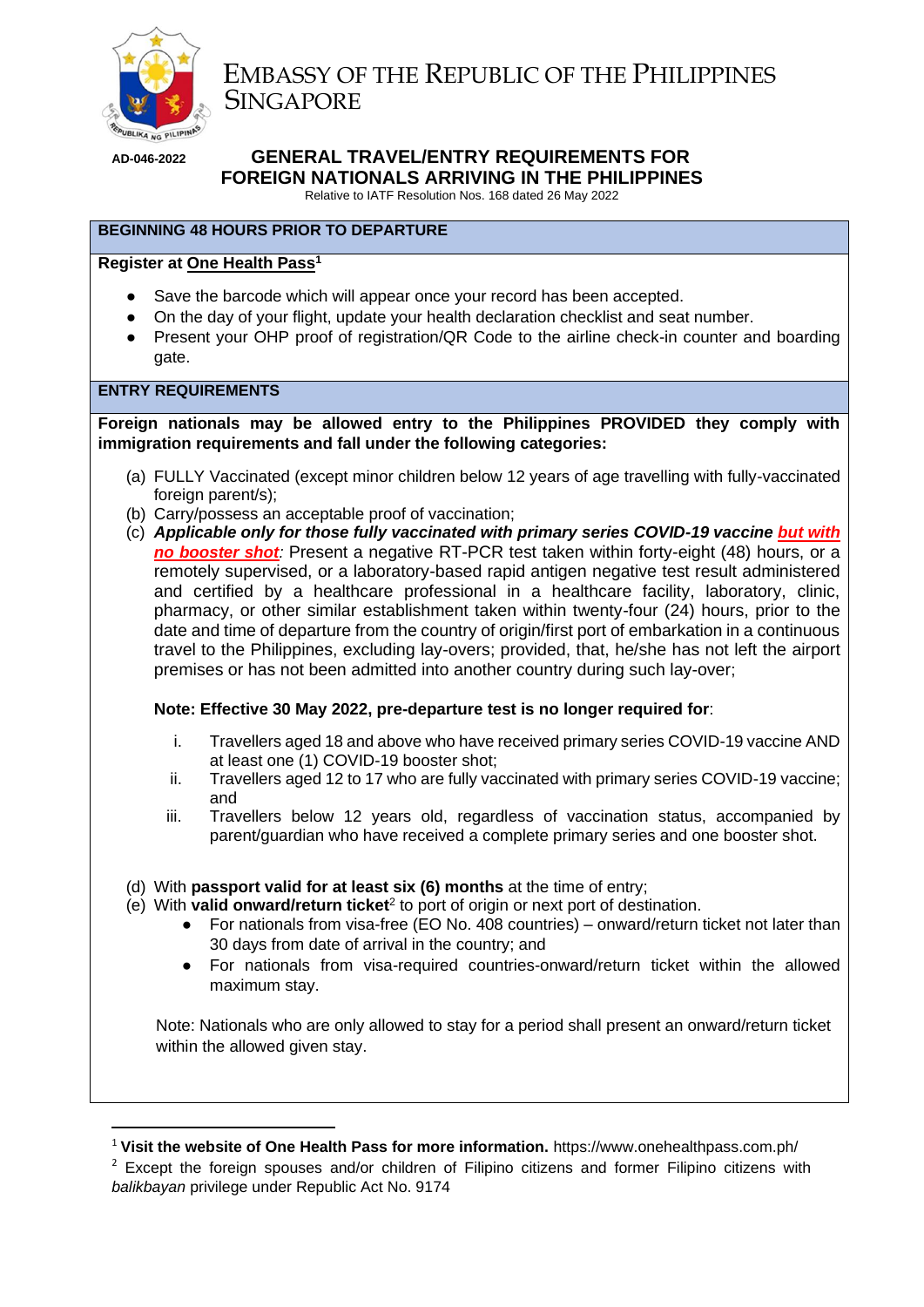| <b>VACCINATION AND QUARANTINE REQUIREMENTS</b> |                                                                                                                                                                                                                                                                                                                                                                                                                                                                                                                                                          |  |
|------------------------------------------------|----------------------------------------------------------------------------------------------------------------------------------------------------------------------------------------------------------------------------------------------------------------------------------------------------------------------------------------------------------------------------------------------------------------------------------------------------------------------------------------------------------------------------------------------------------|--|
| A. Basis of Full<br><b>Vaccination Status</b>  | Received 2 <sup>nd</sup> dose (of a 2-dose series) or single dose vaccine more<br>$\bullet$<br>than 14 days prior to date and time of departure from country of<br>origin/ port of embarkation;<br>Primary series of COVID-19 vaccine and/or booster shot must be<br>$\bullet$<br>included in any of the following:<br>Emergency Use of Authorization (EUA) List or<br>$\circ$<br>Compassionate Special Permit (CSP) issued by the<br>Philippine Food and Drug Administration; OR<br>Emergency Use Listing of the World Health Organization.<br>$\Omega$ |  |
| B. Acceptable Proof<br>of Vaccination          | ANY of the following:<br>World Health Organization International Certificates of Vaccination<br>$\bullet$<br>and Prophylaxis;<br>VaxCertPH;<br>$\bullet$<br>National or state manual/digital vaccination certificate of the<br>$\bullet$<br>country/foreign government; or<br>Other proof of vaccination permitted by the IATF.<br>$\bullet$                                                                                                                                                                                                             |  |
| C. Quarantine                                  | Seven (7)-day self-monitoring for symptoms, with day one as the<br>$\bullet$<br>date of arrival.                                                                                                                                                                                                                                                                                                                                                                                                                                                         |  |

# **Note:**

Travellers who fail to fully comply with the conditions and requisites set forth above **may be denied admission into the country and shall be subject to the appropriate exclusion proceedings.**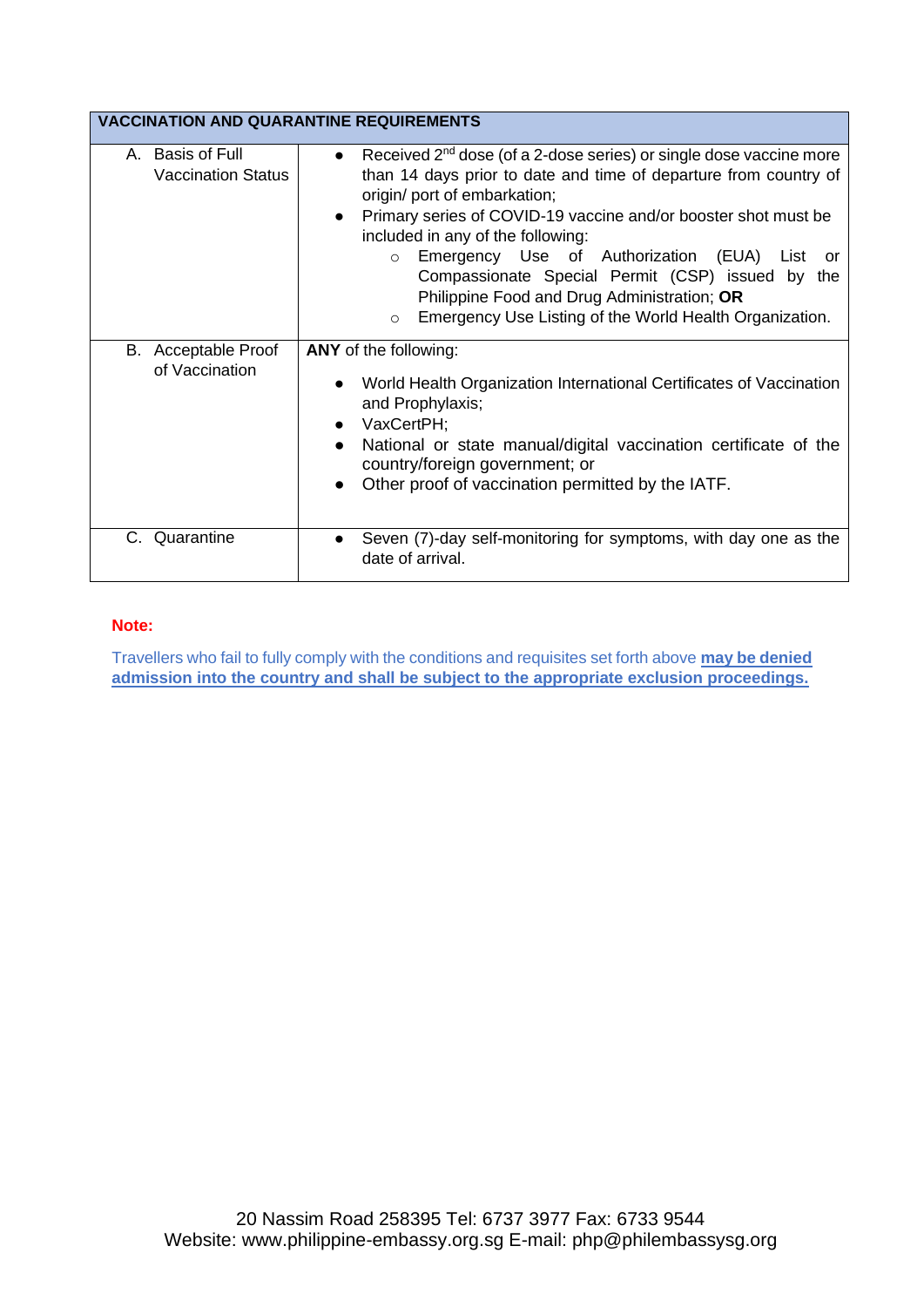

EMBASSY OF THE REPUBLIC OF THE PHILIPPINES **SINGAPORE** 

# **GENERAL TRAVEL/ENTRY REQUIREMENTS FOR FILIPINO NATIONALS ARRIVING IN THE PHILIPPINES**

Relative to IATF resolution no. 168 dated 26 May 2022

# **BEGINNING 48 HOURS PRIOR TO DEPARTURE**

# **Register at [One Health Pass](https://onehealthpass.com.ph/e-HDC/OHP/Registration/)<sup>1</sup>**

- Save the barcode which will appear once your record has been accepted.
- On the day of your flight, update your OneHealthPass with your health declaration checklist and seat number.
- Present your OHP proof of registration/QR Code to the airline check-in counter and boarding gate. **DOCUMENTARY AND QUARANTINE REQUIREMENTS**

| 1. For fully vaccinated<br><b>Filipino nationals</b>                                                                | a. Effective 30 May 2022, pre-departure test is no longer required for:<br>i. Travellers aged 18 and above who have received primary series<br>COVID-19 vaccine AND at least one (1) COVID-19 booster shot,<br>ii. Travellers aged 12 to 17 who are fully vaccinated with primary series<br>COVID-19 vaccine; and<br>iii. Travellers below 12 years old, regardless of vaccination status,<br>accompanied by parent/guardian who have received a complete primary<br>series and one booster shot.<br>For all travellers not among the aforementioned, present a negative RT-PCR<br>test taken within forty-eight (48) hours, or a remotely supervised, or a<br>laboratory-based rapid antigen negative test result administered and<br>certified by a healthcare professional in a healthcare facility, laboratory,<br>clinic, pharmacy, or other similar establishment taken within twenty-four (24)<br>hours, prior to the date and time of departure from the country of origin/first<br>port of embarkation in a continuous travel to the Philippines, excluding lay-<br>overs; provided, that, he/she has not left the airport premises or has not<br>been admitted into another country during such lay-over; AND |
|---------------------------------------------------------------------------------------------------------------------|-------------------------------------------------------------------------------------------------------------------------------------------------------------------------------------------------------------------------------------------------------------------------------------------------------------------------------------------------------------------------------------------------------------------------------------------------------------------------------------------------------------------------------------------------------------------------------------------------------------------------------------------------------------------------------------------------------------------------------------------------------------------------------------------------------------------------------------------------------------------------------------------------------------------------------------------------------------------------------------------------------------------------------------------------------------------------------------------------------------------------------------------------------------------------------------------------------------------------|
|                                                                                                                     | b. Seven (7) days self-monitoring for symptoms (date of arrival being<br>the first day).                                                                                                                                                                                                                                                                                                                                                                                                                                                                                                                                                                                                                                                                                                                                                                                                                                                                                                                                                                                                                                                                                                                                |
| 2. Unvaccinated / partially<br>vaccinated or whose<br>vaccination status<br>cannot be<br>independently<br>validated | a. Negative RT-PCR test taken within 48 hours, or a remotely<br>supervised, OR a negative laboratory-based Antigen test taken<br>within 24 hours prior to the date and time of departure from country<br>of origin/first port of embarkation, excluding layovers, PROVIDED,<br>the passenger has not left the airport premises or was not admitted<br>into the transit country; AND<br><b>b.</b> Required to undergo facility-based quarantine until release of<br>negative RT-PCR test taken on the 5th day; AND<br>c. Home quarantine until the 14th day (date of arrival being the first<br>day).                                                                                                                                                                                                                                                                                                                                                                                                                                                                                                                                                                                                                    |

<sup>1</sup> **Visit the website of One Health Pass for more information.** https://www.onehealthpass.com.ph/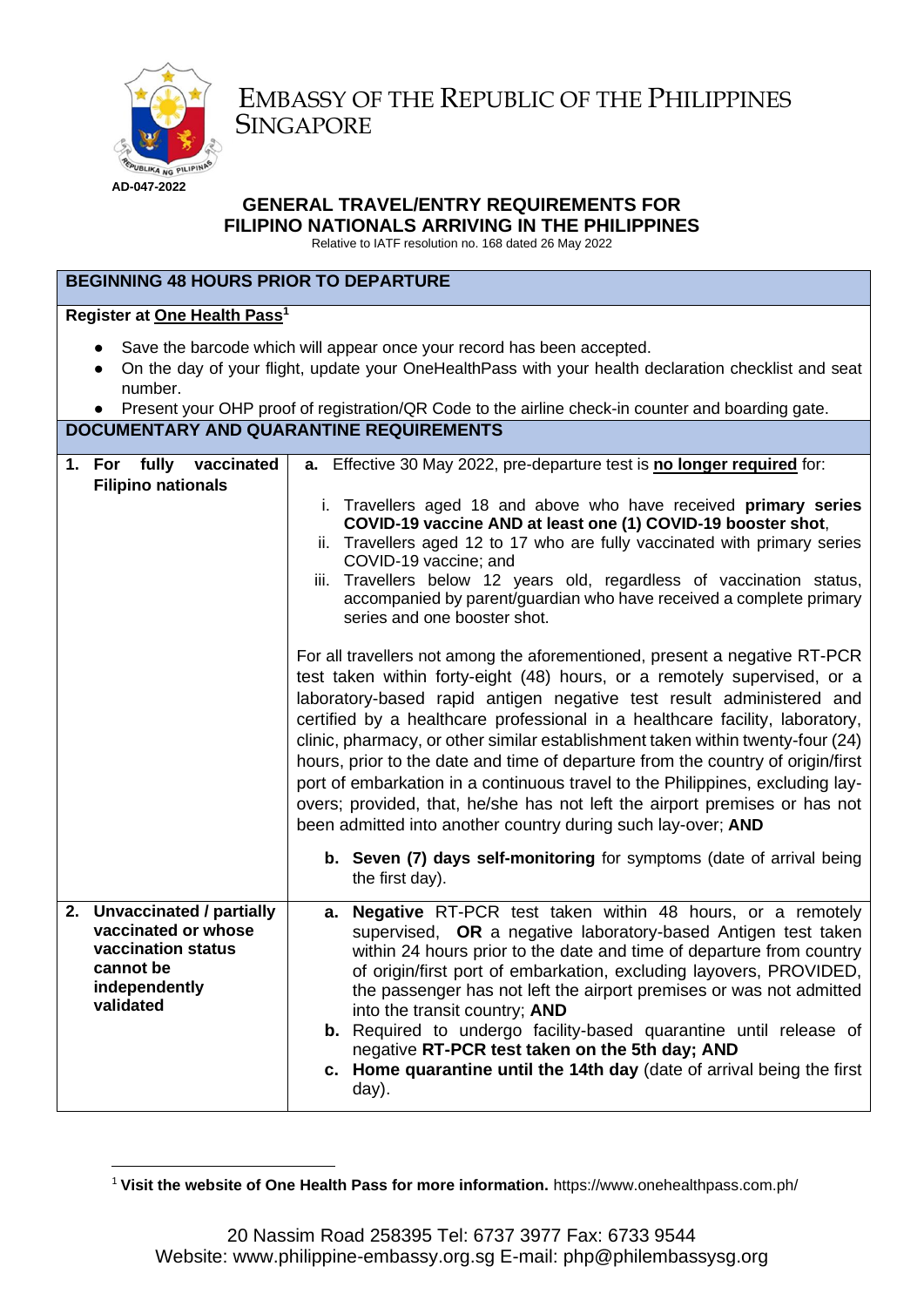| 3. Unvaccinated                                 | a. Unvaccinated Filipino nationals below 12 years of age shall follow                                      |
|-------------------------------------------------|------------------------------------------------------------------------------------------------------------|
| minors                                          | the quarantine protocols of their parent/s or accompanying                                                 |
|                                                 | adult/guardian travelling with them;                                                                       |
|                                                 | b. Filipino nationals from 12 years to 17 years of age shall follow the                                    |
|                                                 | quarantine requirements relative to their vaccination status. Foreign                                      |
|                                                 | or Filipino parents should accompany their unvaccinated minor                                              |
|                                                 | children during facility-based quarantine.                                                                 |
|                                                 |                                                                                                            |
| 4. Fully recovered<br><b>Filipino nationals</b> | A. Pre-departure Requirements<br>Positive RT-PCR test taken not earlier than 10 days but not later than    |
| with positive pre-                              | 30 days prior to date and time of departure from country of origin/ port                                   |
| departure RT-PCR                                | of embarkation;                                                                                            |
| <b>Test Results</b>                             | Positive RT-PCR test taken within forty-eight (48) hours prior to date                                     |
|                                                 | and time of departure from country of origin/first port of embarkation,                                    |
|                                                 | in a continuous travel to PH, excluding layovers, PROVIDED, the                                            |
| (Note: only                                     | passenger has not left the airport premises or was not admitted into                                       |
| applicable to those                             | another country during such lay-over; AND                                                                  |
| who are required to                             | Medical certificate issued by licensed physician stating that the                                          |
| present a negative                              | Filipino: (i) was asymptomatic, mild, moderate, severe or critical case of                                 |
| pre-departure test)                             | COVID-19, as the case may be; (ii) has completed the mandatory                                             |
|                                                 | isolation period; (iii) is no longer infectious; AND; (iv) has been allowed                                |
|                                                 | free movement and travel.                                                                                  |
|                                                 | Note: All the above three (3) requirements are mandatory if the pre-departure                              |
|                                                 | test is positive. Recovered COVID-19 patients do not need to present these                                 |
|                                                 | requirements IF their pre-departure COVID test is NEGATIVE. This is <b>NOT</b>                             |
|                                                 | applicable to foreign nationals. Foreign nationals who test positive in their pre-                         |
|                                                 | departure test will not be allowed entry into the Philippines.                                             |
|                                                 | <b>B. Quarantine Requirements</b>                                                                          |
|                                                 | For fully vaccinated                                                                                       |
|                                                 | 7 days of self-monitoring for COVID-19 symptoms (date of arrival                                           |
|                                                 | being the first day)                                                                                       |
|                                                 |                                                                                                            |
|                                                 | No quarantine needed.                                                                                      |
|                                                 |                                                                                                            |
|                                                 |                                                                                                            |
|                                                 | For unvaccinated, partially vaccinated, or if vaccination status                                           |
|                                                 | cannot be independently determined                                                                         |
|                                                 |                                                                                                            |
|                                                 |                                                                                                            |
|                                                 | Required to undergo Facility-based quarantine until release of<br>negative RT-PCR test taken on Day 5; AND |
|                                                 |                                                                                                            |
|                                                 | Home quarantine until Day 14 (date of arrival as Day 1).                                                   |
|                                                 |                                                                                                            |
| <b>VACCINATION REQUIREMENTS</b>                 |                                                                                                            |
| A. Basis of Full                                | Received 2 <sup>nd</sup> dose (2-dose series) or single dose vaccine more than<br>$\bullet$                |
| <b>Vaccination Status</b>                       | 14 days prior to date and time of departure from country of origin/ port                                   |
|                                                 | of embarkation;                                                                                            |
|                                                 | Vaccine must be included in any of the following:                                                          |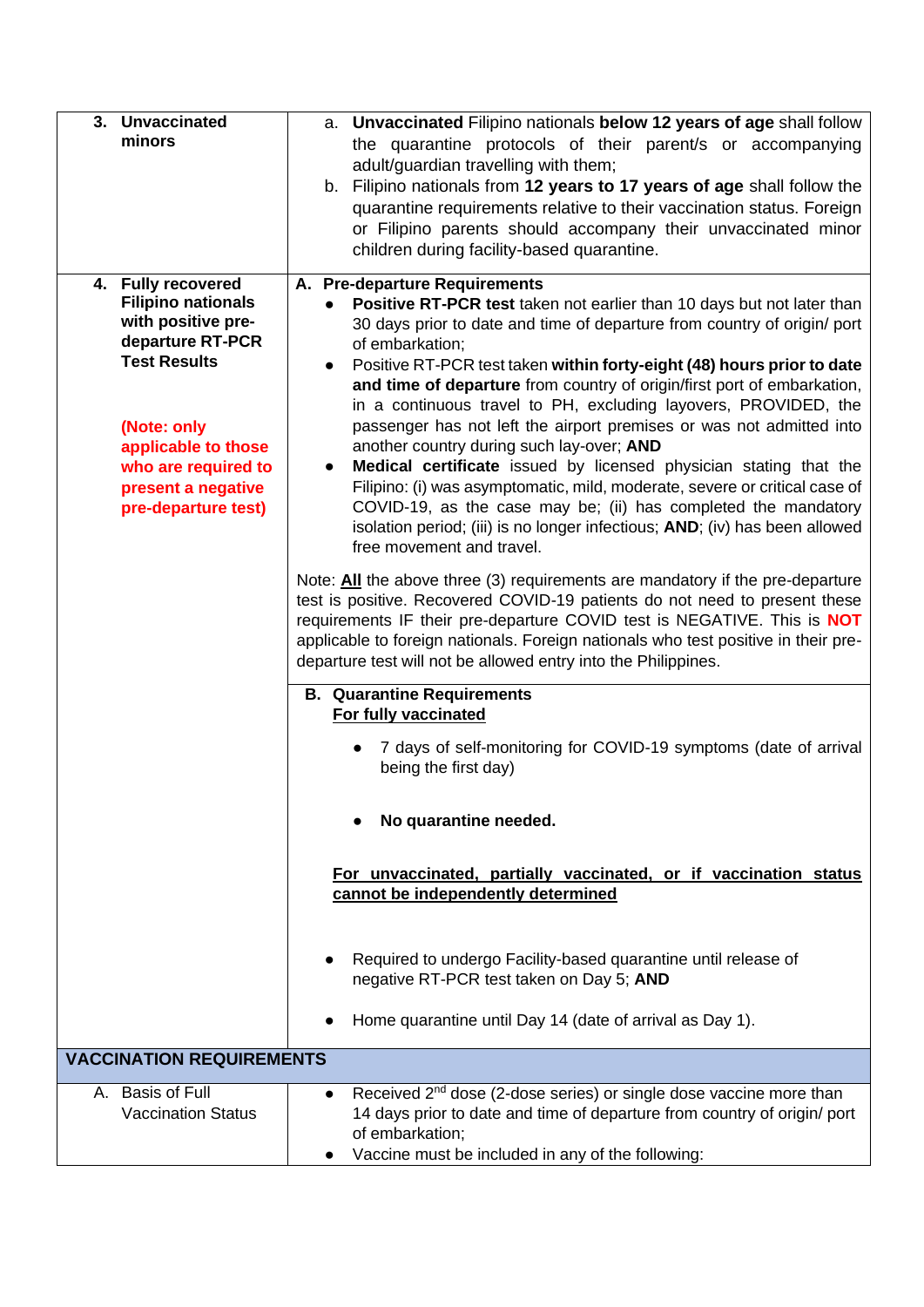|                                       | Emergency Use of Authorization (EUA) List or Compassionate<br>$\circ$<br>Special Permit (CSP) issued by the Philippine Food and Drug<br>Administration; OR<br>Emergency Use Listing of the World Health Organization.<br>$\circ$                                                                                                |
|---------------------------------------|---------------------------------------------------------------------------------------------------------------------------------------------------------------------------------------------------------------------------------------------------------------------------------------------------------------------------------|
| B. Acceptable Proof of<br>Vaccination | ANY of the following:<br>World Health Organization International Certificates of Vaccination and<br>$\bullet$<br>Prophylaxis;<br>VaxCertPH:<br>$\bullet$<br>National or state manual/digital vaccination certificate of the<br>$\bullet$<br>country/foreign government; or<br>Other proof of vaccination permitted by the IATF. |

#### **Note:**

Travellers who fail to fully comply with the conditions and requisites set forth above **may be denied admission into the country and shall be subject to the appropriate exclusion proceedings.**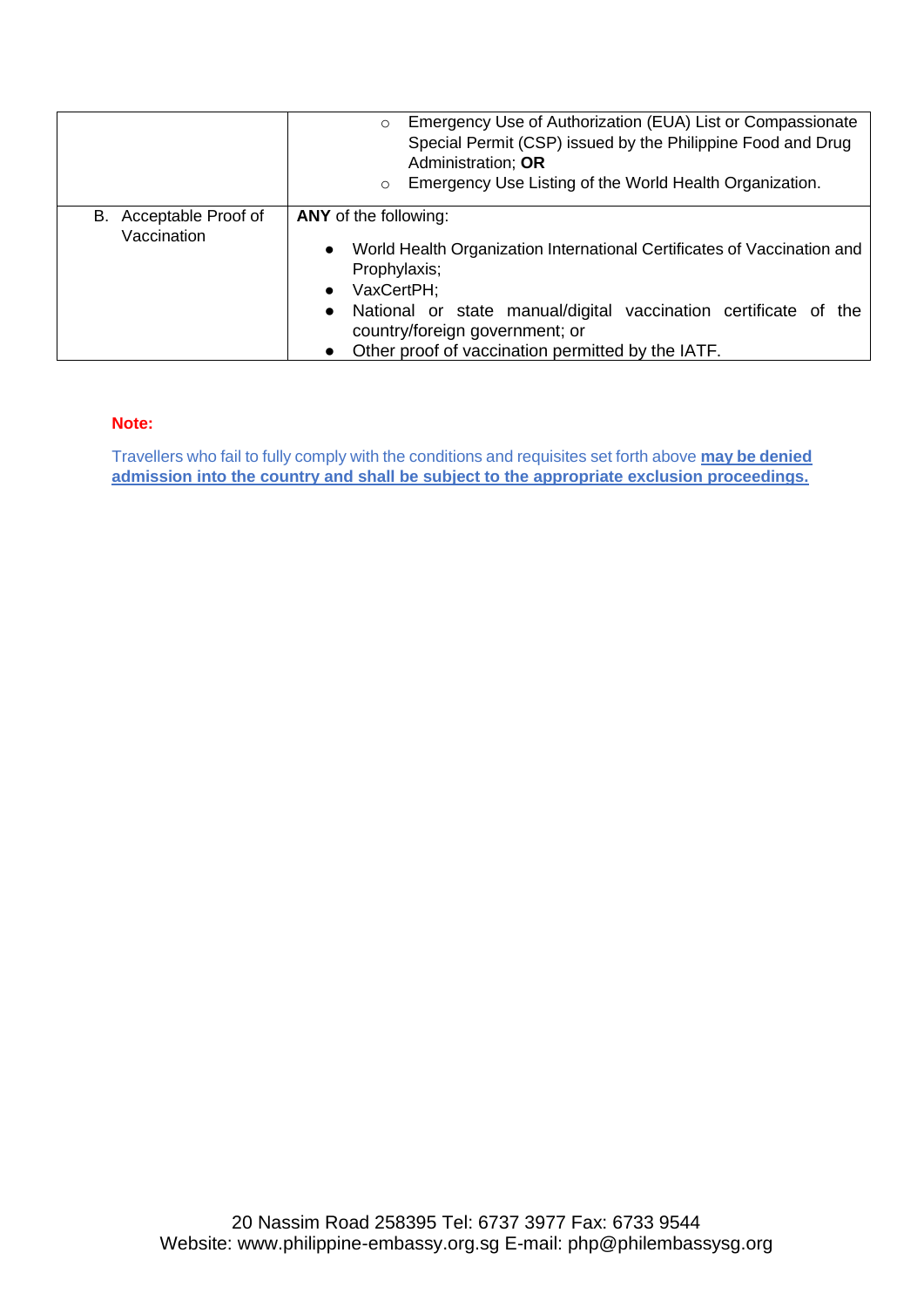

EMBASSY OF THE REPUBLIC OF THE PHILIPPINES **SINGAPORE** 

**AD-045-2022**

# **GENERAL TRAVEL/ENTRY REQUIREMENTS FOR FILIPINOS ARRIVING IN SINGAPORE FROM THE PHILIPPINES**

(As of 1 April 2022)

**All travellers** including Singapore Citizens and Permanent Residents **arriving from all countries/regions can enter Singapore without quarantine, testing or entry approvals under the Vaccinated Travel Framework.** For full details, please visit the Immigration & Checkpoints Authority (ICA) website at www.ica.gov.sg.

# **ENTRY REQUIREMENTS**

- For **FULLY vaccinated travellers** with WHO EUL COVID-19 vaccines<sup>1</sup>; **OR**
- Born in or **after** 2010 (i.e. aged 12 and below by year of birth), regardless of vaccination status.
- 1. **Accomplish the [SG Arrival Card](https://eservices.ica.gov.sg/sgarrivalcard/) up to 3 days before arrival.**
- 2. Wait for the **electronic Visit Pass (e-Pass)** which contains details of the visit pass granted, including the maximum number of day(s) of stay and the last day of stay allowed in Singapore. The e-Pass will be sent to the email address indicated in the SG Arrival Card submission. Visitors are reminded to provide a valid email address.
- 3. **Present proof of acceptable COVID-19 vaccination certificate for pre-boarding and immigration checks**.
	- o If vaccinated in Singapore: Vaccination Status on the TraceTogether App or HealthHub App or vaccination certificate/s issued by Singapore Ministry of Health (MOH); **OR**
	- o If vaccinated in the Philippines: COVID-19 Vaccination Certificate (VaxCertPH) issued by the Philippine Department of Health.
- 4. **Obtain additional entry documents (if required).** Check the website of the **[ICA](https://safetravel.ica.gov.sg/arriving/general-travel/fully-vaccinated)** for more information.

## **COVID-19 PRE-DEPARTURE TESTS AND QUARANTINE REQUIREMENTS**

- There **are no quarantine or COVID-19 testing measures for fully vaccinated travellers and travellers aged 12 and below**. However, you must comply with the latest public health measures.
	- o **Download** the [TraceTogether mobile application](https://www.tracetogether.gov.sg/) for contact tracing and to show proof of vaccination in Vaccination-Differentiated settings (VDS).
	- $\circ$  For the latest public health measures and VDS, visit the Ministry of Health [\(MOH\) website.](https://moh.gov.sg/covid-19-phase-advisory)
	- $\circ$  If you test positive for COVID-19 during your stay, follow these recovery [protocols.](https://www.covid.gov.sg/travellers)

## **IMPORTANT!**

All information regarding travel to Singapore may be found at the website of the [Immigration](https://safetravel.ica.gov.sg/arriving/general-travel/fully-vaccinated)  [and Checkpoints Authority \(ICA\).](https://safetravel.ica.gov.sg/arriving/general-travel/fully-vaccinated) **Please visit the ICA website for updates prior to scheduling your travel.** 

 $1$  To be considered fully vaccinated, travellers must have taken at least one dose of Janssen/J&J, or at least 2 doses of AstraZeneca, Covaxin, Moderna/Spikevax, Covishield, Novavax, Pfizer/BioNTech/COMIRNATY, Sinovac or Sinopharm. Mixtures and boosters of these WHO EUL vaccines, and recovery from COVID-19 with vaccination, are also acceptable. For full definition of acceptable vaccinations and dose intervals for entry to Singapore, refer to [this page.](https://safetravel.ica.gov.sg/arriving/overview#vaccination)